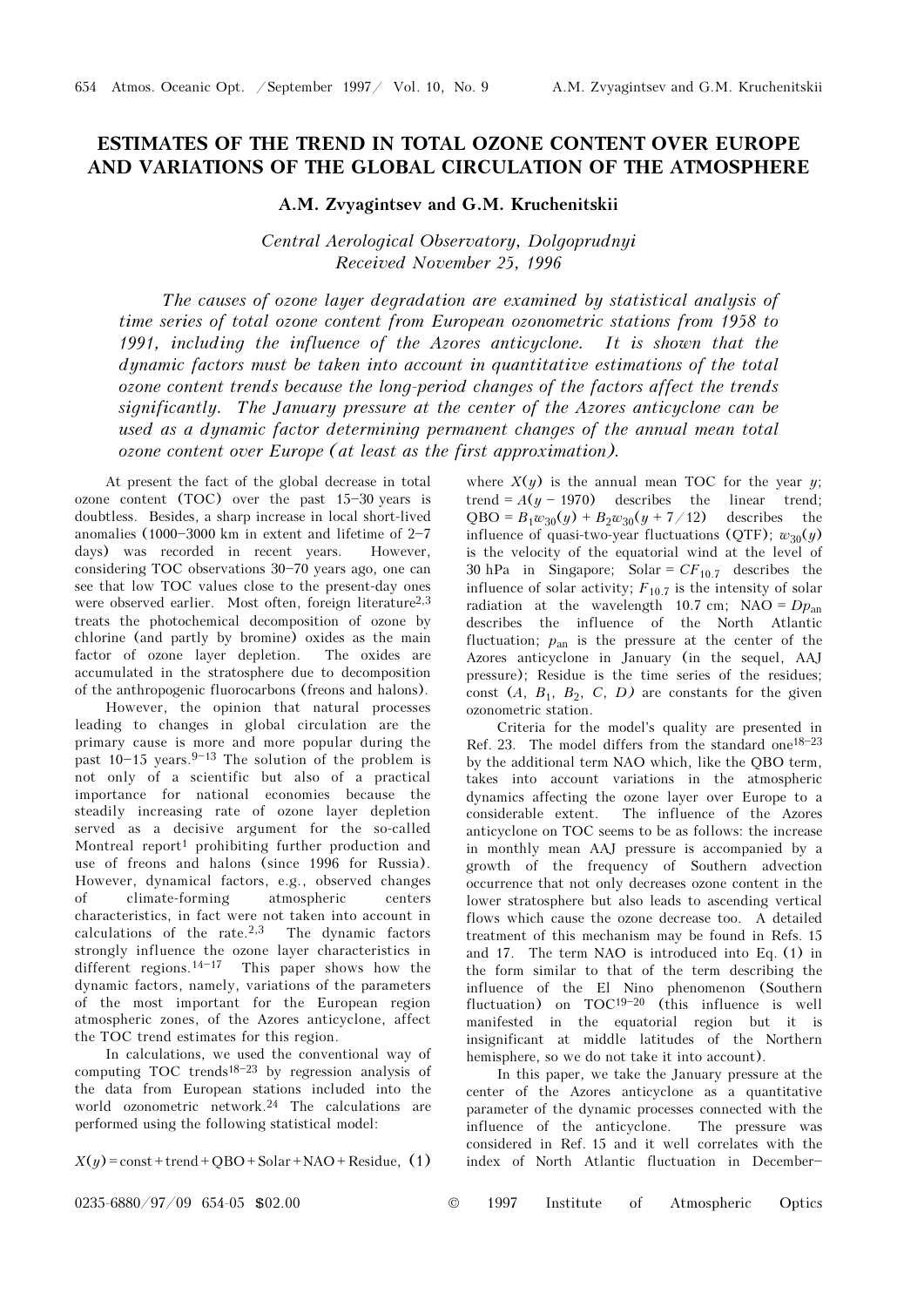March<sup>16</sup> (in model calculations, both factors yield close results but, nevertheless, AAJ pressure turns to be more efficient). From the formal viewpoint, the NAO term is introduced because the time series of Residue obtained traditionally (i.e., by Eq. (1) from which the NAO term is excluded and other terms are retained; certainly, the trend changes here significantly, and the coefficients at other factors do not change so sharply) can be significantly decomposed in the regression form with respect to NAO series for the overwhelming majority of the European ozonometric stations. One should take into account that the observation points used to compute the AAJ pressure are  $2000 - 4000$  km far from TOC observation points. So, the factor chosen seems to be only the first approximation suitable for quantitative description of the atmospheric dynamics influence on TOC.

Significant change of climate-forming factors in the atmosphere over the North Atlantic did not manifest themselves strongly during the past decades. It is illustrated by Fig. 1 and Table I. Perhaps, this change, in correspondence with the conclusions of the Intergovernment UN committee on climate changes, was the result of human activity due to, first of all, emissions of carbon dioxide and aerosols.26 Among the trends presented in Fig. 1, only the trend in the index of North Atlantic fluctuation in May-August is statistically significant at the confidence level  $P = 0.95$ ; but all the trends are significant during  $1960 - 1991$ . Table I clearly demonstrates that the AAJ pressure trend calculated using linear approximation is distinctly seen for the past years. So, introduction of

the AAJ pressure into the model must affect the TOC trend, and practical influence on calculation of the TOC trend can be expected only from the NAO term. The terms QBO and Solar have periods about 28 months and 11 years, so they are practically insignificant in computing trends in middle latitudes of the Northern hemisphere when the time series are longer than 10 years; their influence amplitudes are less than 3 and 2% of the TOC value, respectively.



FIG. 1. Temporal behavior of the average January pressure at the center of the Azores anticyclone (curve 1) and mean arithmetic indices of the North Atlantic fluctuation (NAF) from December to March (curve 2) and from May to August (curve 3, shifted down by 2.5). Their linear trends are shown by dashed lines from 1970 to 1991.

TABLE I. Trends of the parameters of the center of the Azores anticyclone in January (pressure and latitude) in different periods.

|               |                    | Pressure         | North latitude     |                  |  |  |  |  |  |  |
|---------------|--------------------|------------------|--------------------|------------------|--|--|--|--|--|--|
| Period        | $Average \pm RMSD$ | $Trend \pm RMSD$ | $Average \pm RMSD$ | $Trend \pm RMSD$ |  |  |  |  |  |  |
|               | hPa                | $hPa$ /year      | degree             | degree/year      |  |  |  |  |  |  |
| $1891 - 1991$ | $1024.3 \pm 4.7$   | $0.02 \pm 0.02$  | $34.9 \pm 7.6$     | $0.05 \pm 0.05$  |  |  |  |  |  |  |
| $1960 - 1991$ | $1025.4 \pm 5.1$   | $0.22 \pm 0.09$  | $35.1 \pm 7.2$     | $0.29 \pm 0.13$  |  |  |  |  |  |  |
| $1970 - 1991$ | $1026.4 \pm 5.0$   | $0.28 \pm 0.17$  | $36.9 \pm 7.2$     | $0.39 \pm 0.24$  |  |  |  |  |  |  |
| 1979-1991     | $1027.3 \pm 5.8$   | $0.45 \pm 0.45$  | $38.3 \pm 6.6$     | $0.47 \pm 0.51$  |  |  |  |  |  |  |

Table II presents the results of the trend calculation (with the error equal to a doubled rms deviation) for different European ozonometric stations in  $1970 - 1991$  and  $1979 - 1991$  in the model including and ignoring the NAO term and, for a comparison, data from Ref. 2 (as the data of the most expert foreign sources). After calculations, the regression coefficient of the annual mean TOC with respect to the AAJ pressure throughout the entire observation time turned out to be statistically significant (confidence level  $P = 0.95$ ) for all the European stations (except Brecknell) situated in the latitude zone from 40 to 60°N.

In correspondence with the model (1), in the reviews2,3 the interpretations of the temporal TOC behavior suppose that, after considering dynamical factors (in practice, only QTF is taken into account) and solar activity influence, the whole TOC trend is caused by the anthropogenic depletion of the ozone layer. So, for comparisons with the results of photochemical model calculations of the ozone decrease ignoring the change of atmospheric circulation, one should subtract the trend connected with varying atmospheric circulation from the total TOC trend. In the report, $3$  the trends are computed for the period from January, 1979 to February, 1994. The comparison of trends for this and the previous periods (for instance, 1970 $-1991^2$ ) is used to conclude<sup>3</sup> that negative ozone trends sharply increased in recent years (what, in its turn, is thought to be connected with the increase in freon content in the atmosphere). However, this conclusion seems to be insufficiently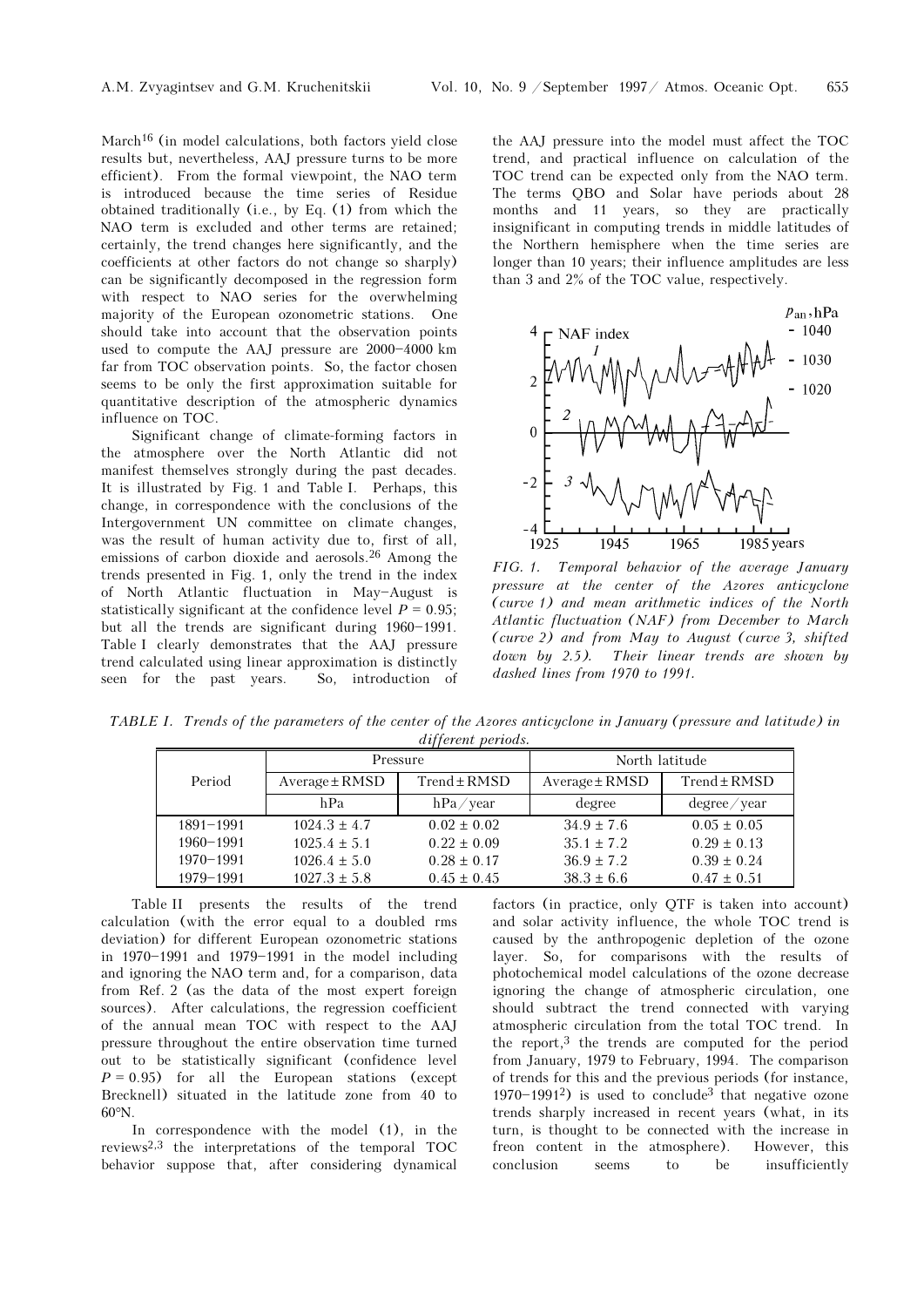| $K_{\rm rad}$            | TAB                                                                                                                      |  |  |  |
|--------------------------|--------------------------------------------------------------------------------------------------------------------------|--|--|--|
|                          | $\overline{\mathrm{R}}$<br>19<br>L $\epsilon$<br>19                                                                      |  |  |  |
| N<br>O<br>1997 / Vol. 1  | St<br>19<br>M<br>19<br>B <sub>6</sub><br>19<br>Bi<br>19<br>$\mathbf{U}$<br>$\frac{19}{\text{H}}$<br>19<br>$\frac{H}{19}$ |  |  |  |
| Oceanic Opt. / September | 19<br>Vi<br>19<br>C<br>$\frac{19}{1}$                                                                                    |  |  |  |
| 656                      |                                                                                                                          |  |  |  |
|                          |                                                                                                                          |  |  |  |

TABLE II. Trends in the total ozone content and corresponding regression coefficients with respect to pressure at the center of the Azores anticyclone in January at different European stations in different periods.

| Stations,       | North     | Kind       | Ignoring the influence of the Azores anticyclone |                                   |                | Regression<br>coefficient | With account for AAJ influence |                |                |
|-----------------|-----------|------------|--------------------------------------------------|-----------------------------------|----------------|---------------------------|--------------------------------|----------------|----------------|
| observation     | latitude. | of trend   | $1970 - 1991$                                    | $1970 - 1991$                     | 1979-1991      | 1979-1991                 | with respect                   | $1970 - 1991$  | 1979-1991      |
| years           | degree    |            | Trend,                                           | Trend $[2]$ ,                     | Trend,         | Trend [3],                | to $p_{an}$                    | Trend,         | Trend,         |
|                 |           |            | $\%/10$ years                                    | $\%/10$ years                     | $\%/10$ years  | $\%/10$ years             | D.u./hPa                       | $\%/10$ years  | $\%/10$ years  |
| Reykjavik       | 64        | Annual     | $0.0 \pm 3.8$                                    | $-0.3 \pm 1.4$                    | $-3.3 \pm 4.0$ | $\qquad \qquad -$         | $-2.2 \pm 2.0$                 | $-0.6 \pm 1.9$ | $-1.7 \pm 1.7$ |
| 1976-1991       |           | Dec.-March | $-0.9 \pm 5.7$                                   | $0.2 \pm 2.8$                     | $-4.7 \pm 7.9$ |                           | $-1.5 \pm 4.1$                 | $-2.4 \pm 4.0$ | $-3.3 \pm 5.8$ |
| Lervik          | 60        | Annual     | $-1.8 \pm 2.2$                                   | $-0.1 \pm 1.4$                    | $-7.2 \pm 4.6$ | $\qquad \qquad -$         | $-1.0 \pm 2.1$                 | $-1.9 \pm 1.5$ | $-5.7 \pm 3.0$ |
| 1958-1990       |           | Dec.-March | $-0.6 \pm 3.0$                                   | $0.9 \pm 3.0$                     | $-1.6 \pm 6.9$ | $\qquad \qquad -$         | $-0.6 \pm 3.0$                 | $-0.7 \pm 2.0$ | $0.3 \pm 4.4$  |
| St.-Petersburg  | 60        | Annual     | $-4.1 \pm 1.6$                                   | $-3.1 \pm 1.0$                    | $-5.1 \pm 2.7$ | $-6.0 \pm 2.3$            | $-3.0 \pm 2.7$                 | $-2.9 \pm 1.5$ | $-3.7 \pm 2.5$ |
| 1973-1991       |           | Dec.-March | $-4.9 \pm 2.8$                                   | $-4.5 \pm 2.2$                    | $-4.7 \pm 5.1$ | $-7.4 \pm 5.5$            | $-2.7 \pm 3.8$                 | $-3.3 \pm 2.6$ | $-3.7 \pm 5.3$ |
| Moscow          | 56        | Annual     | $-2.5 \pm 1.8$                                   |                                   | $-4.5 \pm 3.5$ |                           | $-2.1 \pm 2.6$                 | $-2.1 \pm 1.7$ | $-3.5 \pm 3.1$ |
| 1973-1991       |           | Dec.-March | $-3.5 \pm 2.4$                                   | $\hspace{1.0cm} - \hspace{1.0cm}$ | $-5.3 \pm 3.9$ | $\qquad \qquad -$         | $-2.0 \pm 3.0$                 | $-2.6 \pm 2.3$ | $-4.4 \pm 3.5$ |
| Bel'sk          | 52        | Annual     | $-1.4 \pm 1.5$                                   | $-2.2 \pm 1.0$                    | $-4.0 \pm 3.1$ | $-5.5 \pm 2.3$            | $-3.0 \pm 1.5$                 | $-0.7 \pm 1.3$ | $-2.5 \pm 2.5$ |
| 1964-1991       |           | Dec.-March | $-0.8 \pm 2.4$                                   | $-3.8 \pm 2.0$                    | $-1.5 \pm 4.8$ | $-9.1 \pm 5.4$            | $-5.1 \pm 2.3$                 | $0.5 \pm 1.8$  | $1.0 \pm 3.6$  |
| Brecknell       | 51        | Annual     | $-1.7 \pm 1.6$                                   | $-3.4 \pm 1.0$                    | $-4.3 \pm 4.1$ |                           | $-1.6 \pm 2.3$                 | $-1.3 \pm 1.4$ | $-2.5 \pm 3.2$ |
| 1969-1989       |           | Dec.-March | $-2.9 \pm 3.0$                                   | $-4.3 \pm 2.0$                    | $-4.2 \pm 8.5$ |                           | $-4.1 \pm 3.4$                 | $-1.3 \pm 2.4$ | $0.9 \pm 5.6$  |
| Uckl            | 51        | Annual     | $-1.6 \pm 1.6$                                   | $-2.9 \pm 1.2$                    | $-3.2 \pm 2.8$ | $-4.0 \pm 2.2$            | $-2.4 \pm 1.8$                 | $-1.2 \pm 1.2$ | $-1.9 \pm 1.5$ |
| 1972-1991       |           | Dec.-March | $-1.6 \pm 3.1$                                   | $-2.5 \pm 2.6$                    | $-4.7 \pm 6.3$ | $-5.9 \pm 5.4$            | $-3.2 \pm 3.6$                 | $-0.7 \pm 2.7$ | $-3.2 \pm 4.8$ |
| Hradec Kralone  | 50        | Annual     | $-1.2 \pm 1.4$                                   | $-1.8 \pm 1.0$                    | $-4.1 \pm 2.8$ | $-4.9 \pm 2.2$            | $-2.7 \pm 1.4$                 | $-0.7 \pm 1.1$ | $-2.6 \pm 2.4$ |
| 1962-1991       |           | Dec.-March | $-1.7 \pm 2.7$                                   | $-4.0 \pm 1.8$                    | $-5.3\pm5.9$   | $-7.3 \pm 5.3$            | $-4.9 \pm 3.1$                 | $-0.2 \pm 2.5$ | $-2.9 \pm 5.8$ |
| Hohenpeisenberg | 48        | Annual     | $-0.5 \pm 1.7$                                   | $-2.3 \pm 1.0$                    | $-4.6 \pm 3.4$ | $-5.2 \pm 2.4$            | $-2.4 \pm 1.7$                 | $-0.4 \pm 1.2$ | $-3.2 \pm 2.4$ |
| 1969-1991       |           | Dec.-March | $-2.0 \pm 3.0$                                   | $-3.1 \pm 2.0$                    | $-7.6 \pm 6.0$ | $-8.4 \pm 4.7$            | $-4.5 \pm 3.4$                 | $-0.7 \pm 2.5$ | $-5.4 \pm 5.2$ |
| Arosa           | 47        | Annual     | $-2.0 \pm 1.5$                                   | $-2.4 \pm 0.8$                    | $-1.3 \pm 4.0$ | $-4.5 \pm 1.8$            | $-3.4 \pm 1.3$                 | $-1.0 \pm 1.2$ | $0.4 \pm 3.0$  |
| 1958-1991       |           | Dec.-March | $-3.0 \pm 2.5$                                   | $-3.4 \pm 1.6$                    | $-2.9 \pm 5.7$ | $-5.9 \pm 4.7$            | $-4.7 \pm 2.2$                 | $-1.2 \pm 2.1$ | $-0.7 \pm 4.4$ |
| Vina-di Valle   | 42        | Annual     | $-1.6 \pm 1.5$                                   | $-0.8 \pm 0.8$                    | $-3.4 \pm 4.1$ | $-5.6 \pm 2.4$            | $-1.9 \pm 1.3$                 | $-1.4 \pm 1.1$ | $-2.3 \pm 2.6$ |
| 1958-1989       |           | Dec.-March | $-2.5 \pm 2.5$                                   | $-2.3 \pm 1.8$                    | $-6.2 \pm 5.7$ | $-8.0 \pm 4.3$            | $-2.3 \pm 2.1$                 | $-1.2 \pm 2.3$ | $-3.4 \pm 5.6$ |
| Cagliare        | 39        | Annual     | $-2.1 \pm 2.0$                                   | $-0.4 \pm 1.0$                    | $-0.2 \pm 5.1$ |                           | $-1.3 \pm 2.9$                 | $-1.8 \pm 1.8$ | $0.8 \pm 3.4$  |
| 1958-1989       |           | Dec.-March | $-3.6 \pm 2.8$                                   | $-1.8 \pm 2.0$                    | $-1.5 \pm 6.9$ | $\overline{\phantom{0}}$  | $-0.8 \pm 3.0$                 | $-2.8 \pm 2.5$ | $-0.6 \pm 4.7$ |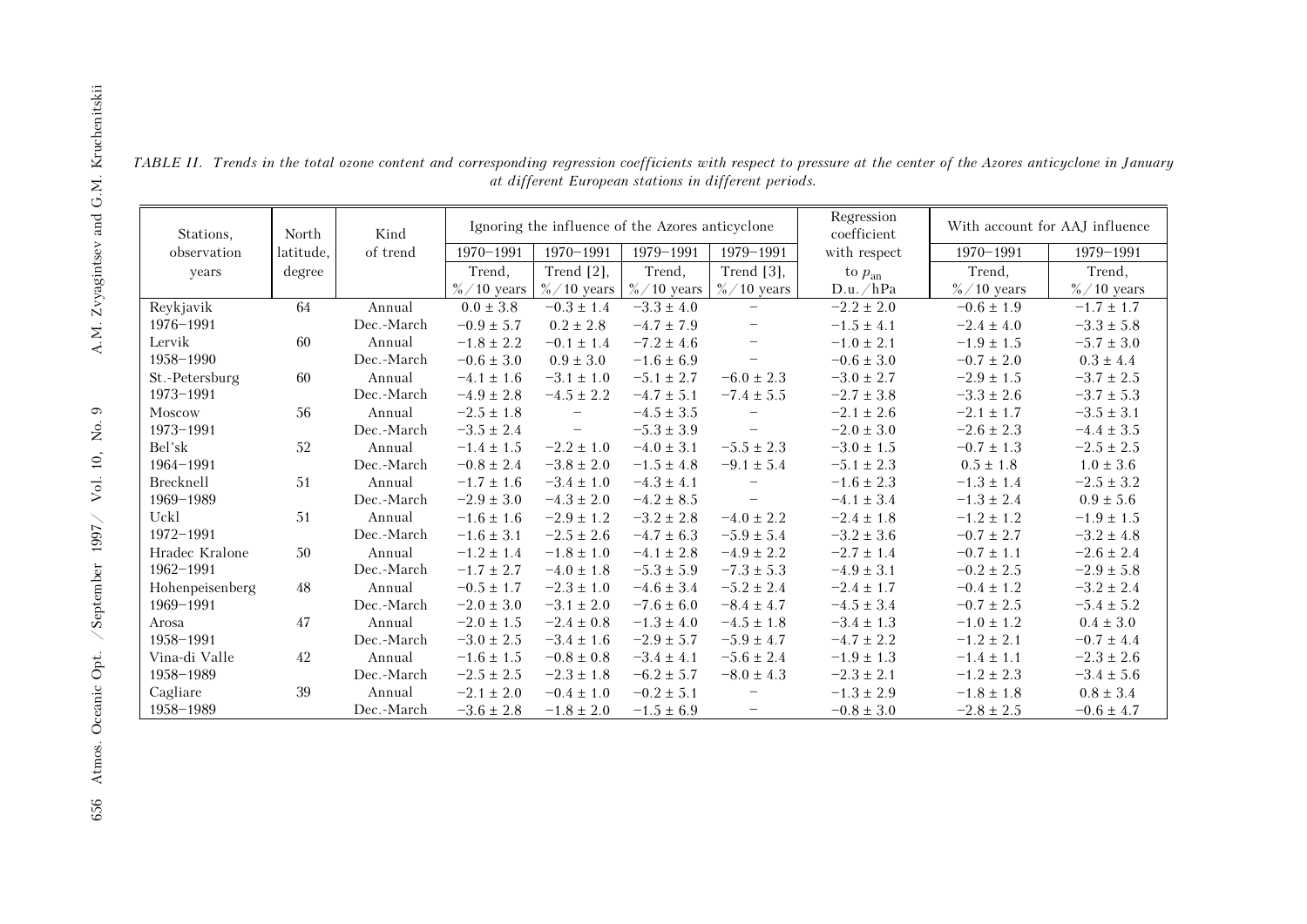justified due to incomplete consideration of the dynamic factors' change and influence of volcanic eruptions.

In our opinion, grounds for the conclusion about durable TOC changes can be obtained only from a more comprehensive analysis of time TOC series, especially the longest ones. First of all, it is the coincidence of experimental results with a priori model predictions. In statistical analysis of the observation series, there are difficulties connected with their limited duration and well-known in classical climatology (where it is conventionally accepted to work with time series of at least 100 and more years duration) and mathematical statistics. As applied to analysis of TOC series, these difficulties are aggravated by two following facts.

The first is that, in the past two decades, the global TOC was affected at least twice by powerful short-time forcings. They are eruptions of the volcanos El Chichon (1982) and Pinatubo (1991).

The second fact is that the analyzed series are inhomogeneous to a considerable extent due to a variety of measuring devices for TOC and some specific metrological and methodical difficulties (the measurement errors at different ozonometric stations are not known even for the initiators, although it is well-known that they differ from each other and arbitrarily vary in time). So one should consider the values of calculated TOC trends very carefully, regardless of the calculation technique used. Taking into consideration the trends for the period from the end of 1991 to the beginning of 1994, as it is done in Ref. 3, seems to be incorrect because of the action of the Pinatubo eruption,  $27-29$  the strongest in the 20th century, on the ozone layer in  $1992-1994$ . So, in this paper, the calculation period is limited by 1991. As seen from Table II, the results of our calculations ignoring the AAJ pressure well agree with those in Ref. 2. If the pressure is taken into account, the trends considerably decrease (on the average, by 0.7 and 1.7% for 10 years in 1970-1991 and 1979-1991, respectively); their statistical significance also decreases.

Figure 2 presents the temporal TOC behavior as it follows from observations during the whole period shown in the Table and the regression model taking into account the linear trend, AAJ pressure, and QTF for Arosa and Hohenpeisenberg.

The root-mean-square deviations (RMSD) of the initial annual mean TOC series in Arosa and Hohenpeisenberg are 6.8 and 8.0 Dobson units. The change of the time regression and QTF by expansion over AAJ pressure and QTF leads to a decrease in the RMSD of residual series in Arosa and Hohenpeisenberg from 5.4 and 7.3 to 5.0 and 6.4 D.u., respectively. This demonstrates that, for both stations, the efficiency of the regression expansion over AAJ pressure is noticeably higher as compared to that over time, and it is (jointly with QTF) about 0.4.



FIG. 2. Temporal behavior of the total ozone content, observational results (curve 1), the model of the piecewise linear trend beginning from 1970 (broken line 2) and the regression model of the total ozone content, including quasi-two-year fluctuations and January pressure at the center of the Azores anticyclone (curve 3), in Arosa (a) and in Hohenpeisenberg (b).

Thus, as follows from the data presented, the Atlantic action center of the atmosphere, i.e., the Azores anticyclone, is a significant source of TOC field perturbations for the European region what well agrees with the results of other investigations. $15-17$  The contribution of changes in the North Atlantic fluctuation parameters must be taken into account for a correct quantitative description of the long-term behavior of the total ozone content at middle latitudes of the Northern hemisphere, at least for the European region.

The use of January pressure at the center of the Azores anticyclone as a dynamic factor seems to be not optimal, and one can propose more efficient atmospheric parameters which will improve quantitative estimates of the atmospheric dynamics influence on the ozone layer. Nevertheless, even the calculated the results on TOC trend with the account for pressure at the center of the Azores anticyclone in January demonstrate that:

1. The global circulation of the atmosphere must be taken into account in a quantitative description of the temporal behavior of total ozone content. Their variations are essentially connected with those of the